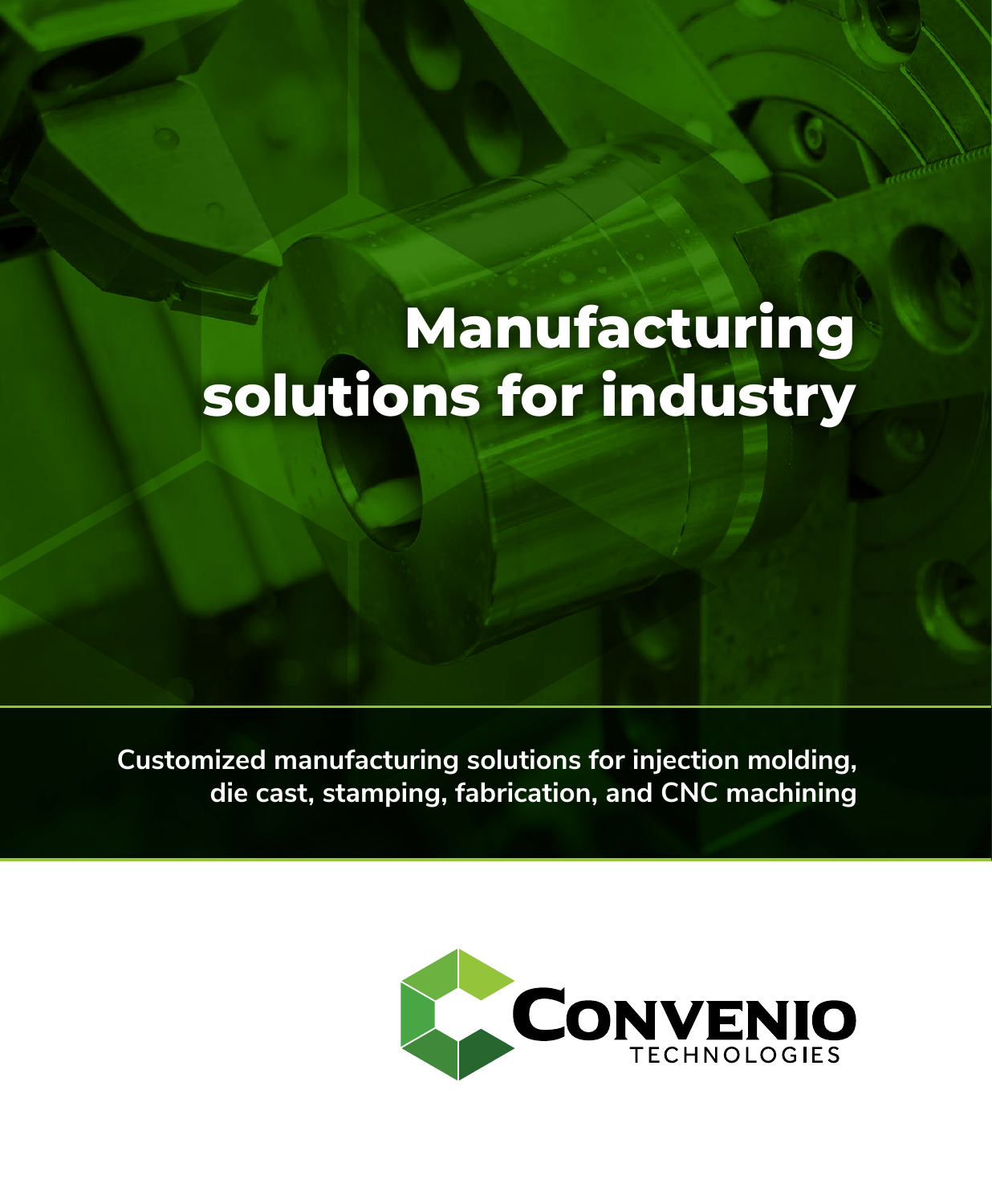## **Welcome to Convenio.**

Convenio packages customized manufacturing solutions for injection molding, die cast, stamping, fabrication, and CNC machining.

We work with a select group of expert mold and die builders. Together, we offer decades of manufacturing experience and proven expertise, plus global resources — ready to bolt onto your operations.



## **Injection molding, die cast, stamping, fabrication, and CNC machining**

Convenio is an ideal partner for companies with solid engineering that need expert manufacturing. We add engineering, feasibility studies, design development, and manufacturability — for a manufacturing solution customized for your program, from launch to production.

We're big enough to handle major programs, but small enough to build working relationships and personalize our customer service.

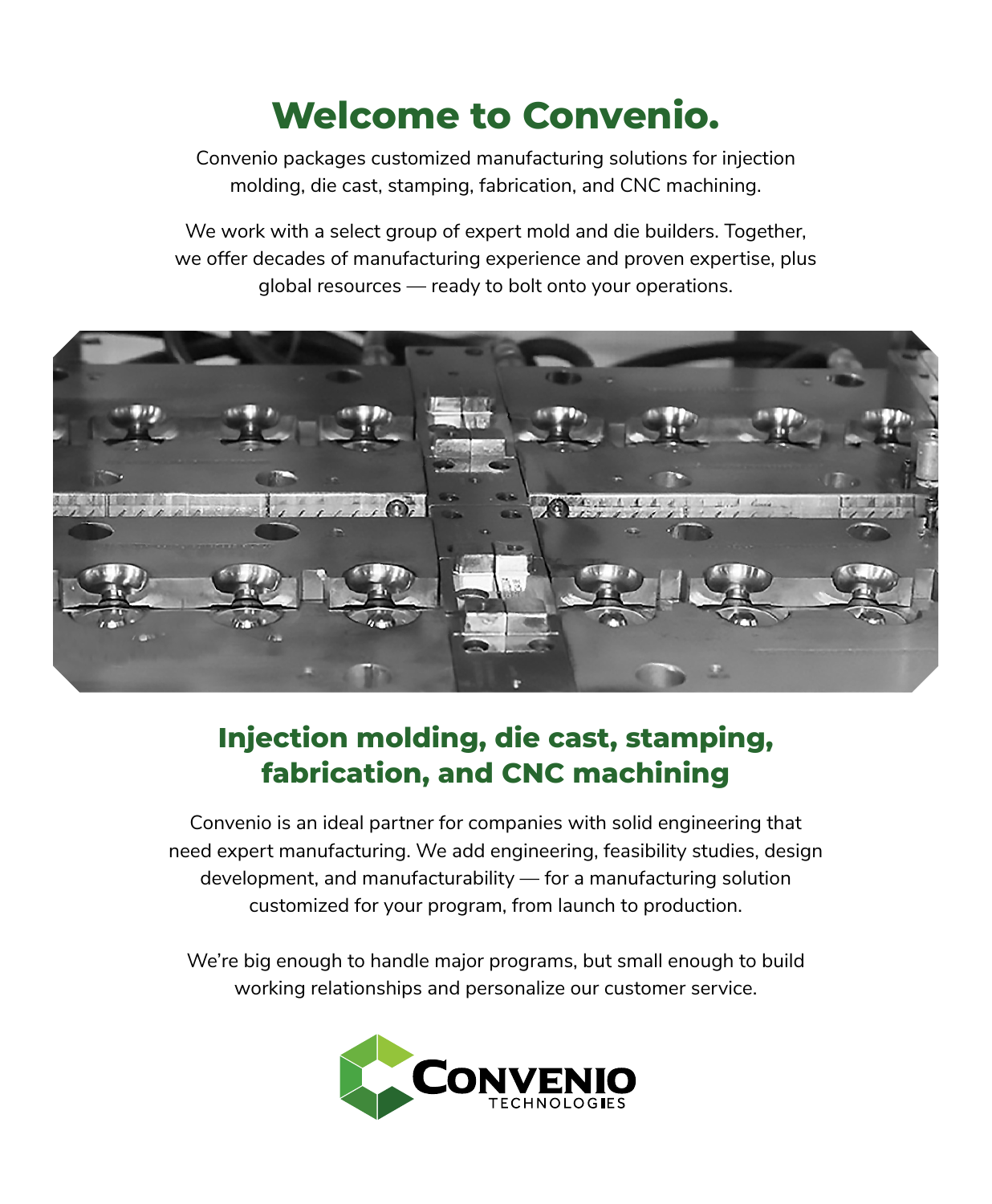#### **Customize your Convenio manufacturing solution**

Convenio packages the capabilities of hand-picked companies to manufacture components using injection molding, die cast, stamping, fabrication, and CNC machining processes and tooling.

**We customize your manufacturing solution with any or all of these capabilities:**

- ◆ Project management
	- **←** Engineering
	- $\blacktriangleright$  Feasibility studies
- ◆ Design development
- $\blacktriangleright$  Manufacturability verification for design and parts tooling
	- $\blacktriangleright$  Manufacturing support capabilities
	- US, Asian and European manufacturing partners